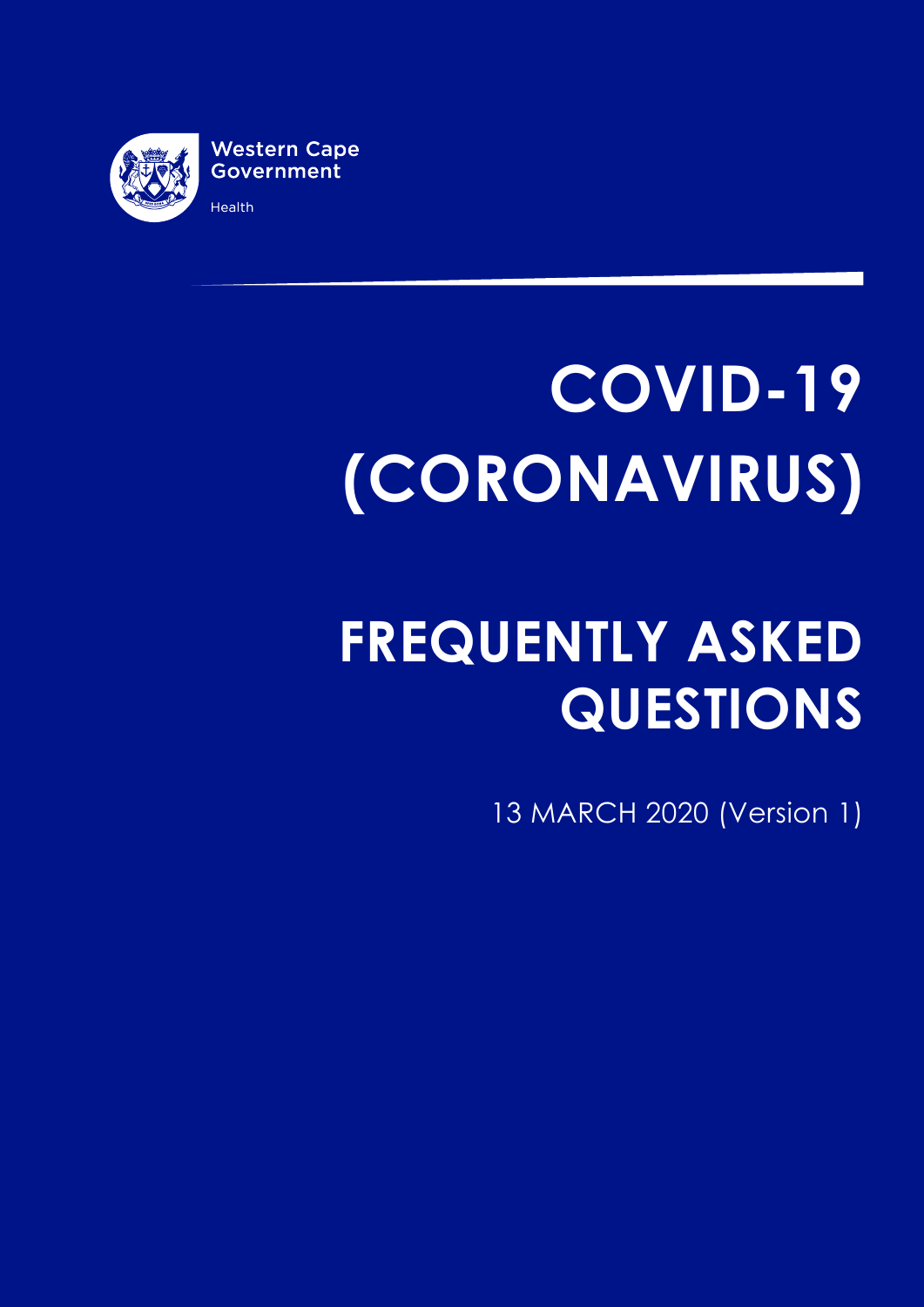#### **What is a coronavirus?**

Coronaviruses are large groups of viruses that are common amongst animals. These viruses can make people sick, usually with a mild to moderate upper respiratory tract illness, similar to flu. A new coronavirus called COVID-19 was identified in China and is associated with an outbreak of viral pneumonia.

# **What is COVID-19?**

COVID-19 is the new infectious disease caused by the most recently discovered coronavirus. This new virus and disease were unknown before the outbreak began in Wuhan, China, in December 2019.

#### **What are the symptoms of COVID-19?**

Mild to severe respiratory illness with

- fever
- cough usually dry
- fatiaue
- myalgia (sore muscles/ body)
- difficulty breathing
- Note that a sore throat and runny nose tend to be less common in COVID-19 than in flu or other upper respiratory tract infections.

#### **When am I considered to have COVID-19?**

People will be suspected to have the COVID-19 virus if:

They have flu-like symptoms and in the last 14 days have

Travelled internationally to an area where COVID-19 is spreading from person-to-person in the community OR

Been in close contact (e.g. face-to-face contact, been in a closed room, transport) with someone who has tested positive for COVID-19 OR

Has a household member or someone at work who has tested positive for COVID-19 OR

Has worked in a facility where a COVID-19 case/s has been diagnosed and was not wearing personal protective equipment OR

Has travelled to an area where COVID-19 is spreading from person-to-person in the community [include this last criterion should local transmission be confirmed]

Affected areas are updated daily by NICD: http://www.nicd.ac.za/diseases-a-z-index/covid-19/dailyupdates-of-countries/

Plain Language Definition:

You should suspect you have COVID-19 if you have a flu-like illness and have travelled to an area where COVID-19 is spreading from person-to-person in the community OR had close contact with a confirmed or suspected case of COVID-19.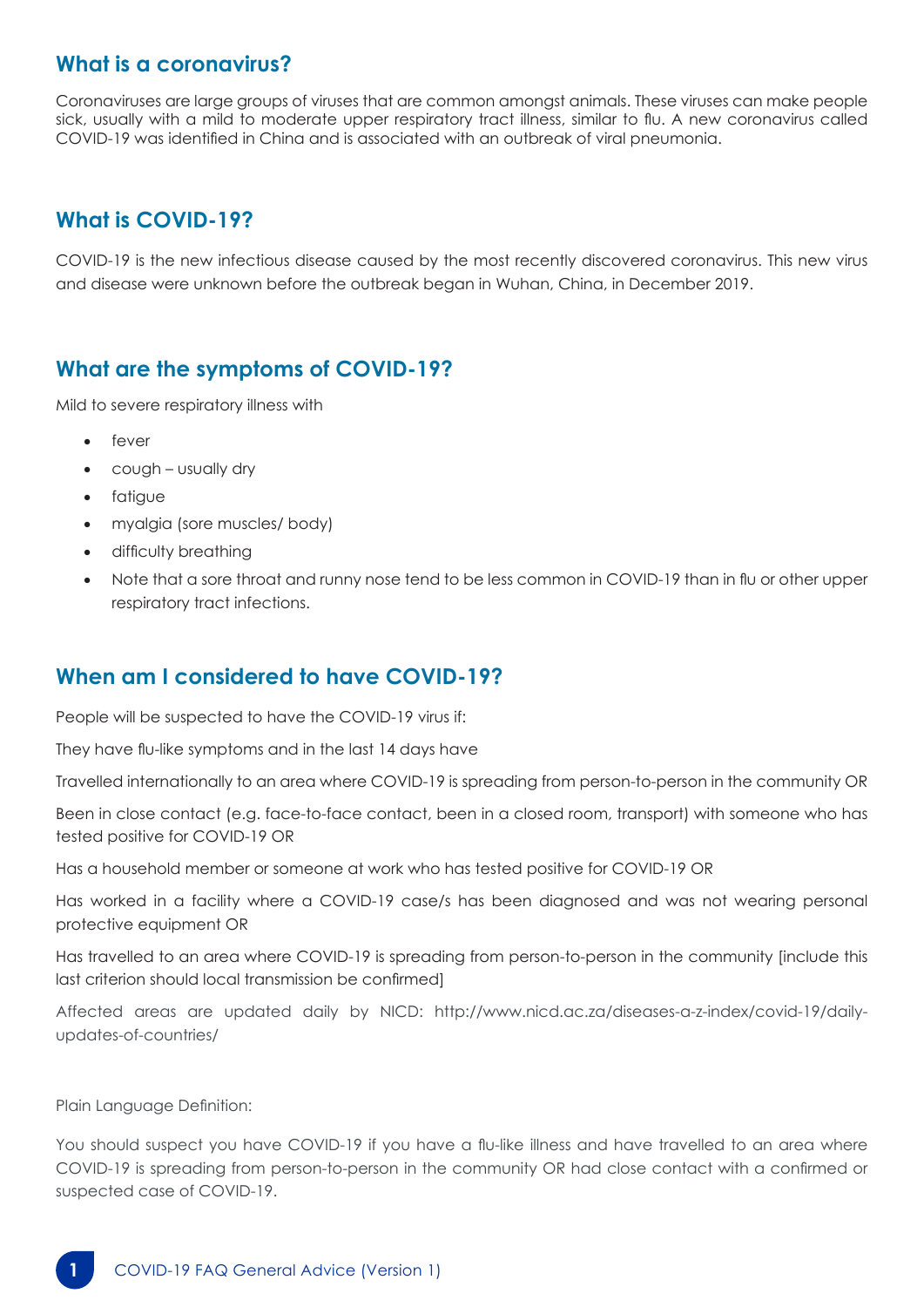# **How does COVID-19 spread?**

The COVID-19 spreads mainly via respiratory droplets produced when an infected person coughs or sneezes.

Through close personal contact such as touching or shaking hands.

Touching an object or surface with the virus on it, then touching your mouth, nose or eyes before washing your hands.

Because the virus is spread through the air it is important to stay more than 1-2 meters (3-6 feet) away from a person who is sick.

# **How do I protect myself?**

You can reduce your chances of being infected or spreading COVID-19 by taking some simple precautions:

- Regularly and thoroughly wash your hands with soap and water or clean your hands with an alcoholbased hand rub for at least 20 seconds. Wash hands often, especially before handling food/ after using toilet or coughing/ sneezing.
- Cover your cough or sneeze in the bend of elbow or with a tissue, once used throw away and wash your hands.
- Avoid touching eyes, nose and mouth with unwashed hands.
- • Avoid close contact with people who are sick.
- Wearing a mask is unlikely to protect you if you are well. People who are coughing and sneezing who wear a mask (surgical mask fine, N95 not necessary) are less likely to infect others.
- Stay home if you feel unwell.

#### **I have flu-symptoms and have recently travelled, what should I do?**

#### **How do I go about getting a test?**

Should you develop flu-like symptoms after visiting a country or area where COVID-19 is spreading from person-to-person in the community OR had close contact with a confirmed or suspected case of COVID-19 **stay calm**. Remember even if you do have COVID-19 most people have a mild illness.

It's important to seek care in a way that prevents you from spreading it to others:

- If you have access to private healthcare call your general doctor/ local health facility or NICD Hotline on 0800 029 999. Explain your symptoms and where you have travelled or with whom you have had contact.
- If you use public healthcare call your local health facility or NICD Hotline on 0800 029 999. You will receive advice on what to do. If you are unable to make a call, go to your local facility. Before you enter the facility alert staff that you are concerned you have COVID-19. Expect to be asked to put on a facemask. You will be asked to wait separately from other patients until a health worker can help you.

**Should you develop difficulty breathing seek care urgently. If possible, call ahead to your local health facility to inform them you are en route.**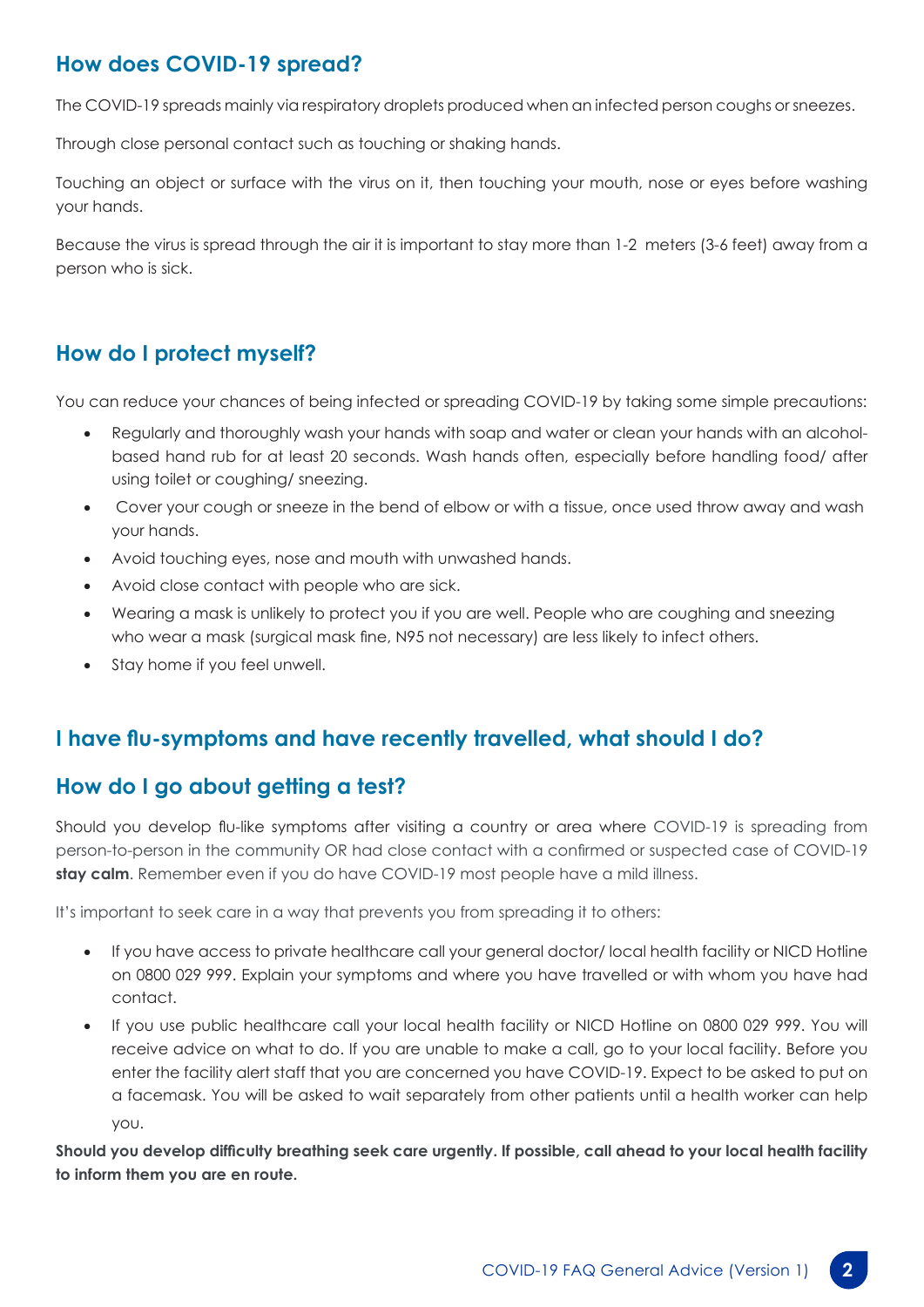#### **How likely am I to catch COVID-19?**

The risk depends on where you are - and more specifically, whether there is a COVID-19 outbreak unfolding there. Currently, in South Africa, (as at 11 March 2020) 13 confirmed cases have been reported in the Western Cape (n=1), KwaZulu Natal and Gauteng. It is important to stay informed of where the virus has been confirmed internationally and locally. You can do so by checking the NICD website which is updated daily: http://www. nicd.ac.za/diseases-a-z-index/covid-19/daily-updates-of-countries/

#### **Should I worry about COVID-19?**

Illness due to COVID-19 infection is generally mild in 4 out of 5 cases. Cases in children and young adults are rare.. However, it can cause serious illness, particularly amongst the elderly and patients with underlying health conditions. It is therefore quite normal for people to worry about how a COVID-19 outbreak will affect them and their loved ones.

We can channel our concerns into actions to protect ourselves, our loved ones and our communities. First and foremost among these actions is regular and thorough hand-washing and good respiratory hygiene. Secondly, keep informed and follow the advice of the local health authorities including any restrictions put in place on travel, movement and gatherings.

#### **Who is at risk of developing severe illness?**

While we are still learning about how COVID-19 affects people, older persons and persons with pre-existing medical conditions (such as lung disease, heart disease, , cancer or diabetes) appear to develop serious illness more often than others.

#### **Is there a vaccine, drug or treatment for COVID-19?**

Not yet. To date, there is no vaccine and no specific antiviral medicine to prevent or treat COVID-2019. However, those affected would receive appropriate care to relieve symptoms.

#### **Are antibiotics effective in preventing or treating the COVID-19?**

No. Antibiotics do not work against viruses, they only work on bacterial infections. COVID-19 is caused by a virus, so antibiotics do not work. Antibiotics should not be used as a means of prevention or treatment of COVID-19. They should only be used as directed by a physician to treat a bacterial infection.

#### **Should I wear a mask to protect myself?**

Only wear a mask if you are ill with COVID-19 symptoms (especially coughing) or looking after someone who may have COVID-19. Disposable face masks can only be used once. The most effective ways to protect yourself and others against COVID-19 are to frequently wash your hands, cover your cough with the bend of elbow or tissue and maintain a distance of at least 1-2 meters (3-6 feet) from people who are coughing or sneezing.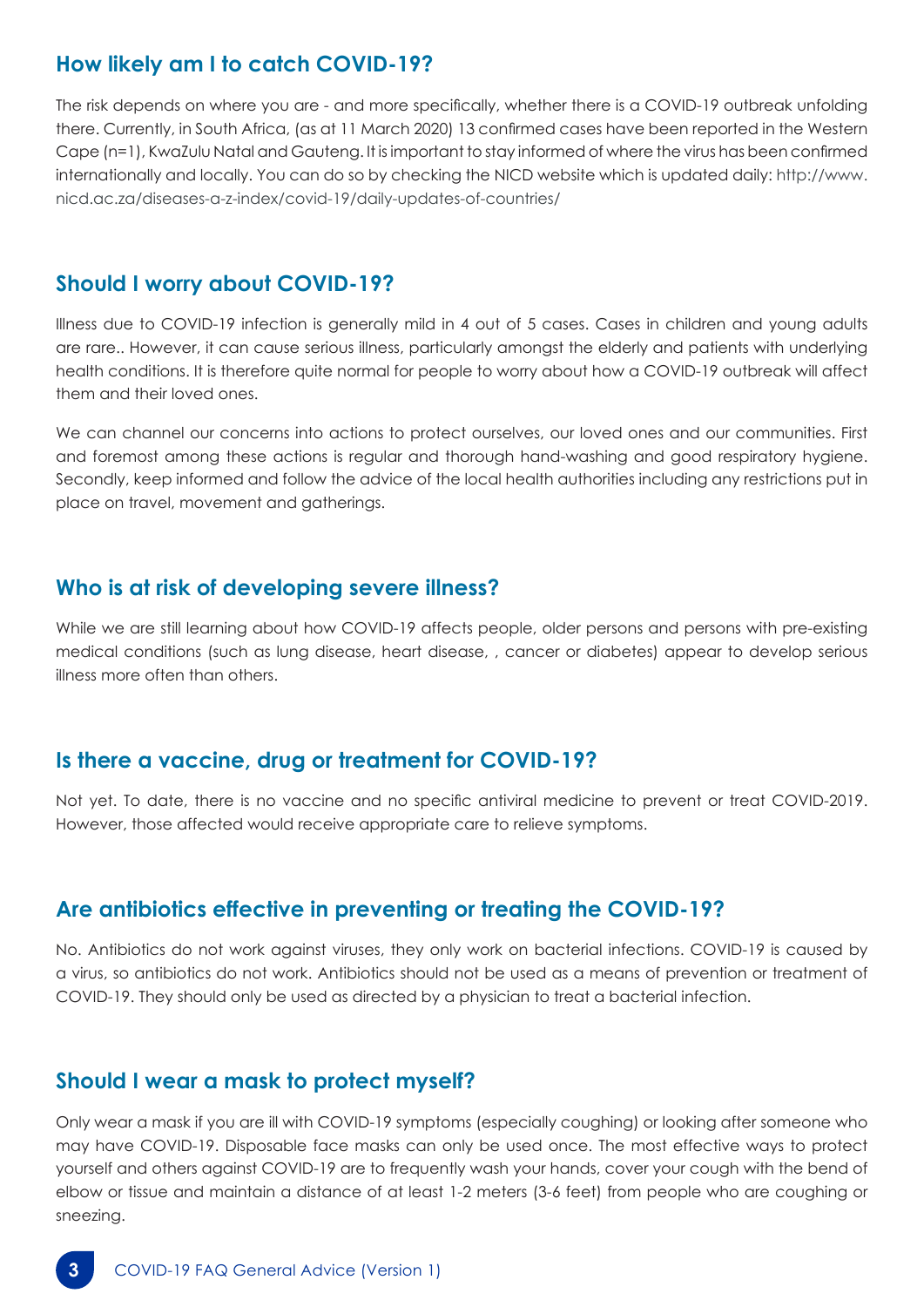# **What is the incubation period for COVID-19 and how long is it?**

The "incubation period" means the time between catching the virus and beginning to have symptoms of the disease. Most estimates of the incubation period for COVID-19 range from 1-14 days, most commonly around five days.

# **What does "self-isolation" mean?**

**A public health doctor will ask you to self-isolate if they think you may have COVID-19. This could be before you get tested for the virus or while you wait for test results.** 

Self-isolation means staying indoors and completely avoiding contact with other people for 14 days. This is to stop the virus from spreading while results are being awaited. If you do not yet show symptoms you will be asked to self-isolate at home but once tests return positive you will be admitted to an isolation ward. It is very important that you follow instructions about self-isolation from healthcare practitioners. They will explain this to you.

#### **How long does the virus survive on surfaces?**

It is not certain how long the virus that causes COVID-19 survives on surfaces, but it seems to behave like other coronaviruses. Studies suggest that coronaviruses (including preliminary information on the COVID-19 virus) may persist on surfaces for a few hours or up to several days. This may vary under different conditions (e.g. type of surface, temperature or humidity of the environment).

If you think a surface may be infected, clean it with simple disinfectant to kill the virus and protect yourself and others. Clean your hands with an alcohol-based hand rub or wash them with soap and water. Avoid touching your eyes, mouth, or nose.

#### **I am planning on going overseas. What should I do to remain safe?**

It is advisable to delay or avoid non-essential travel to affected areas if you are sick, in particular for elderly travelers and people with chronic diseases or underlying health conditions. General recommendations for personal hygiene, cough etiquette and keeping a distance of at least one metre from persons showing symptoms remain particularly important for all travelers.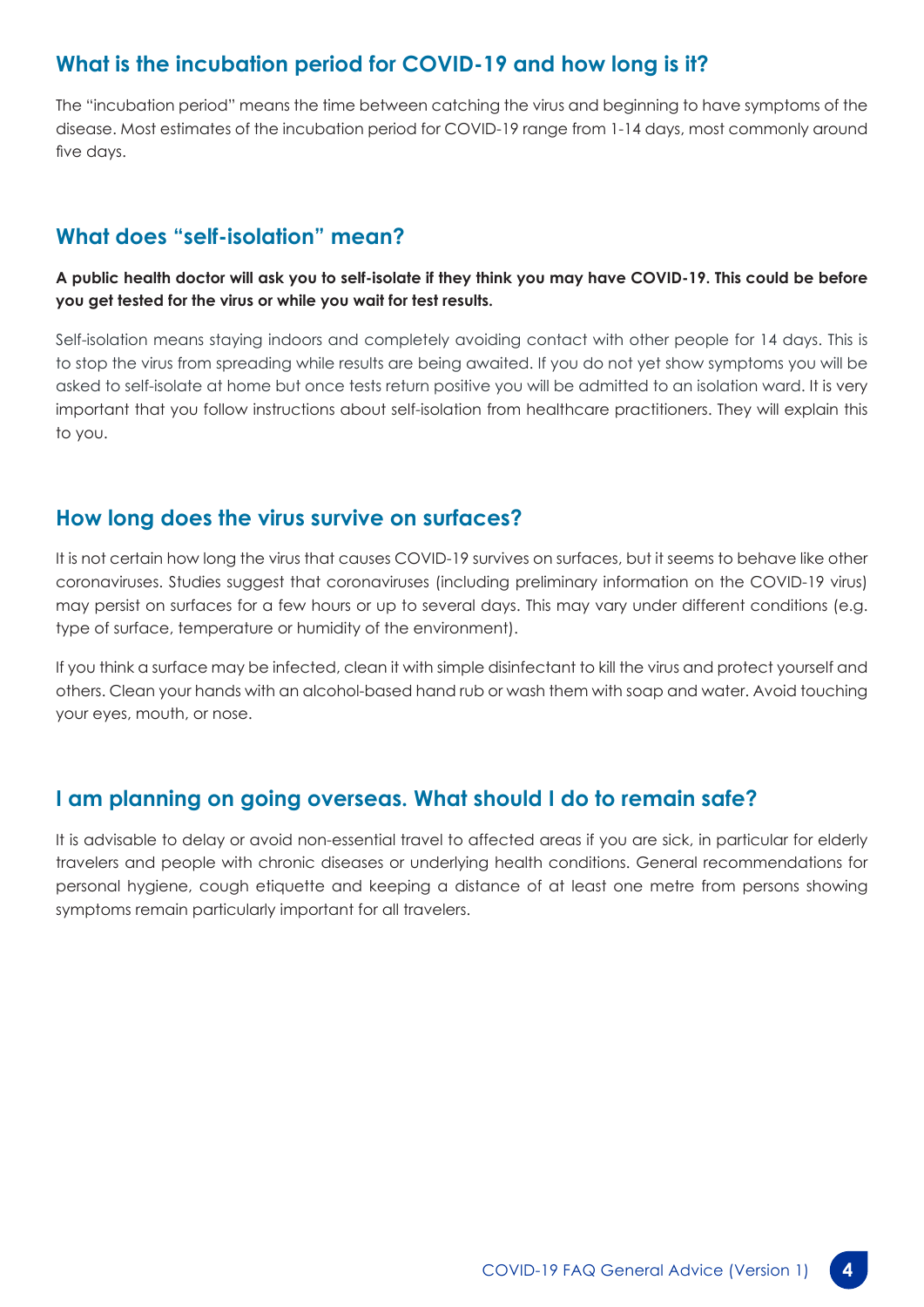# **My family members or employees are returning from an area where COVID-19 has been confirmed. What should they do?**

Upon arrival in South Africa travelers returning from affected areas are required to complete a questionnaire and undergo temperature screening. If they meet the criteria (flu-like symptoms and contact with an area where the virus is confirmed or came into contact with someone who has the virus) they will be assessed and taken to the designated hospital for further management. Passing this screening does not mean you might not be infected with COVID-19. You may be infected but not yet showing symptoms. Travelers who are not showing symptoms will be asked to self-monitor for symptoms for 14 days, which is in line with national and international protocols. If symptoms occur during this period, such as fever, or cough or difficulty breathing, travelers are advised NOT to go to their nearest health facility or their general practitioner. When unsure of your status and procedures, and to avoid spreading the disease call the NICD Hotline on 0800 029 999. You will get advice on what to do.

#### **What is the Western Cape doing to prepare for the virus?**

- We are working with our national partners to make sure that we are prepared.
- Procedures are in place for case detection, isolation and management for quick diagnosis to be made.
- All health facilities is able to manage suspected or confirmed cases and refer to the appropriate referral or designated hospital.
- Protocols are in place for follow up of case contacts to ensure that the virus does not spread.

#### **Will events be cancelled in the Western Cape?**

There has been no official notice of any travel restrictions and no notice to curtail mass gatherings or sporting events. Thus there is currently no reason to cancel planned events. Western Cape Government Health continues to work closely with relevant role players in ensuring concerns are addressed according to international guidelines. The situation is monitored daily.

#### **I am planning on going overseas. What should I do to remain safe?**

It is advisable to delay or avoid non-essential travel to affected areas if you are sick, in particular for elderly travelers and people with chronic diseases or underlying health conditions. General recommendations for personal hygiene, cough etiquette and keeping a distance of at least one metre from persons showing symptoms remain particularly important for all travelers.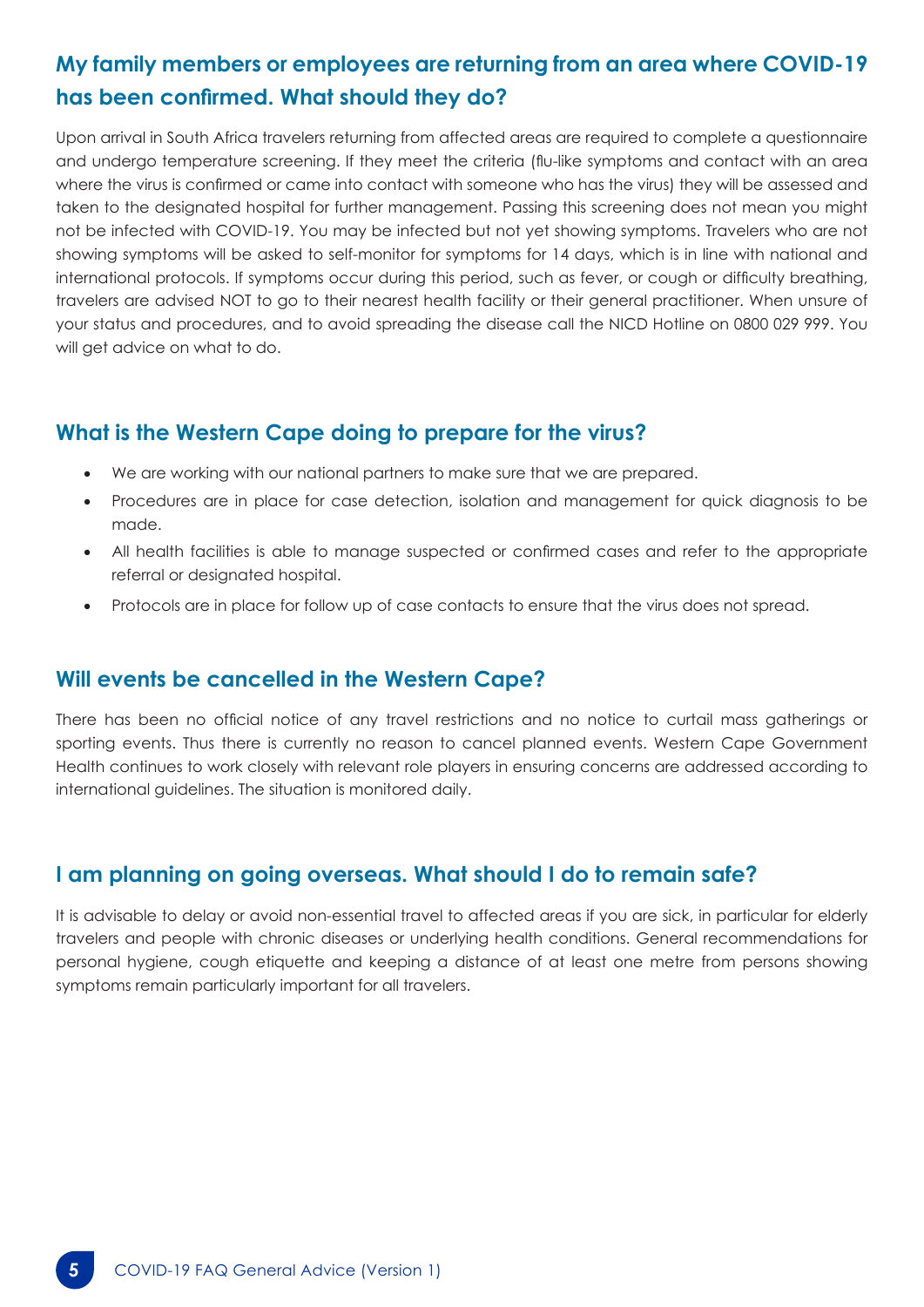#### **Getting your workplace ready**

All sections of our society – including businesses and employers – must play a role in stopping the spread of this disease. Employers must ensure the workplaces are clean and hygienic and surfaces (e.g. desks and tables) and objects (e.g. telephones, keyboards) need to be wiped with disinfectant regularly.

Make available soap and/or hand sanitizers thorough hand-washing by employees, contractors and customers.

It is advisable to delay or avoid non-essential travel to affected areas if you are sick, in particular for elderly travelers and people with chronic diseases or underlying health conditions.

If you cannot delay traveling, ensure that employees comply with instructions from local authorities where they are traveling. If, for example, they are told by local authorities not to go somewhere they should comply with this. Your employees should comply with any local restrictions on travel, movement or large gatherings in the area they are traveling to.

# **Who can I contact if I am unsure or need more information?**

Contact the Public Hotline on 0800 029 999.

It operates 24 hours per day.

 $\frac{1}{2}$ 

*Marika Champion*  **Director** Western Cape Government Health Communications

 $\frac{1}{2}$ 

**Saadiq Kariem**  Chief Director Emergency and Clinical Support Services